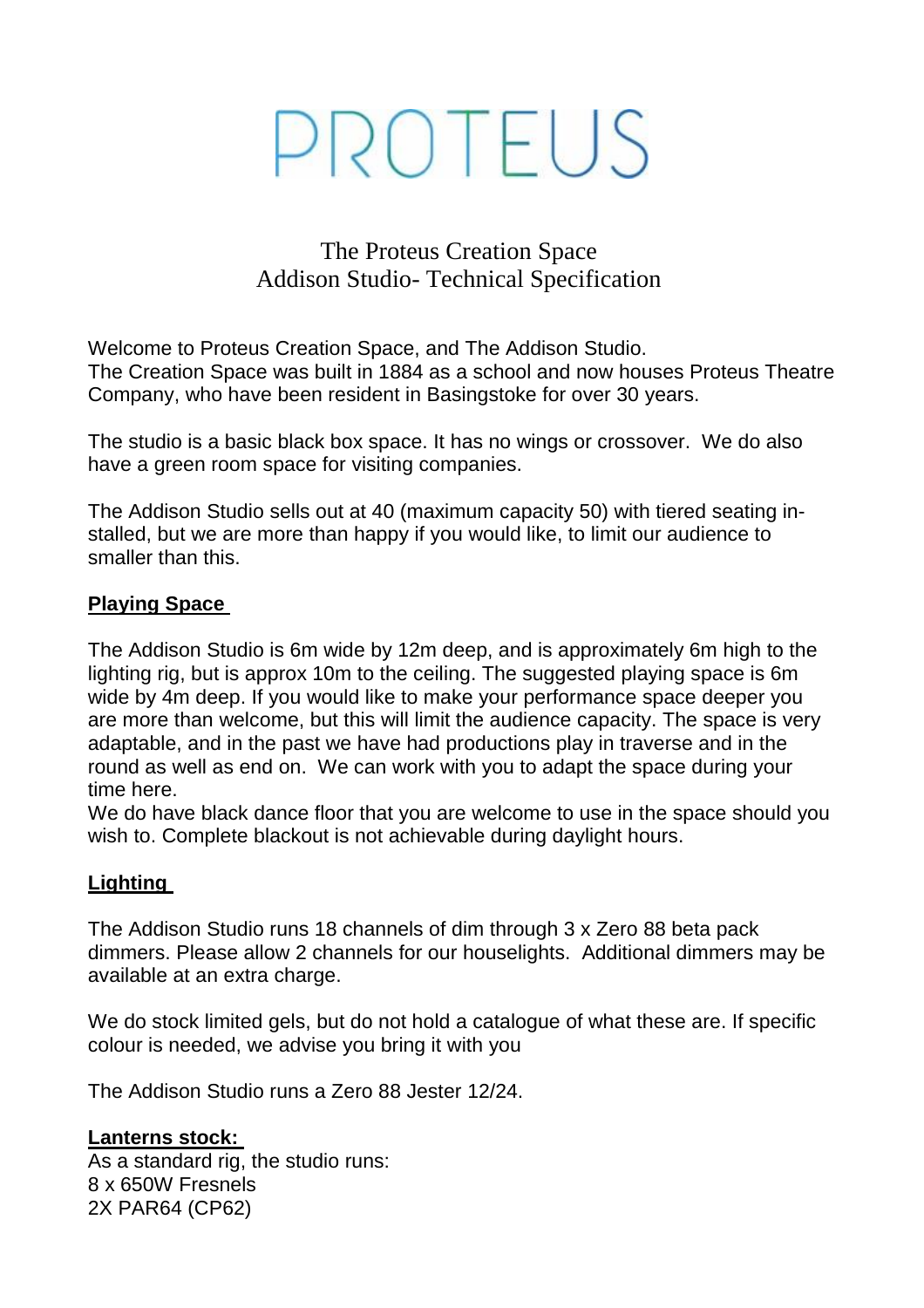3 x 750w profiles 1 x coda 500W flood 4 x Star - shaped pendant houselights

#### **Additional Lantern stock**

| Minuette Fresnel 650 w            | $\overline{2}$ | B/C, S/C, floor stand                                        |
|-----------------------------------|----------------|--------------------------------------------------------------|
| Unbranded 650 W Fresnel           |                | $1$ H/C, S/C, G/F                                            |
| Birdie Par16                      | 5              | $5 \times G/F$ , 1 on H/C, 1 on stand                        |
| 15 amp E27 Pendant                | $\overline{2}$ |                                                              |
| Unbranded Par64 CP60              | $\mathfrak{2}$ | $1 xG/F$ , $2 xH/C$ , $1x S/C$                               |
| CCT Minuette Profile 21-36        | 4              | 3 S/B, 4 H/C, no frames, all missing<br>at least one shutter |
| Strand 500W Cyc flood             | 3              | $2 x G/F$ , $2 S/B$ , $2 H/C$                                |
| Strand Minim 23 500W Profile      | 1 <sup>1</sup> | H/C, S/B                                                     |
| Rank Strand 23/40 Prelude Profile | 2              | $1 xS/B$ , $2xH/C$                                           |
| Selecon ZS650 24-40 Profile       | 2              | $2 x S/B$ , $2 x H/C$                                        |
| Prelude 28/40 profile             | $\mathbf{1}$   | $s/B$ , $H/C$ ,                                              |
| Tomcat Par64 short nose CP60      | 2              | $2xH/C$ , $2x S/B$ , $2x G/F$                                |
| <b>BOB LED Lamps</b>              | $\overline{2}$ |                                                              |
| UV batten                         | 1              |                                                              |
| Soundlab effect unit              | $\mathbf{1}$   | <b>RGBA</b>                                                  |
| LED stardrape                     |                |                                                              |

Proteus also own various lengths of 5-pin DMX, 15A and 16A TRS, as well as socapex. See attached cable list. As most of these are part of our touring kit, they might be available only at certain times and/or for an additional cost.

We have a Chauvet Hurricane1100 smoke machine. This can be controlled manually or via DMX

#### **Sound**

We have a CD player built into our PA system, and a mini jack which can be used for Ipods, phones laptops etc.

Unfortunately, the speakers and sound desk can only be positioned at each end of the space due to the tie line points.

There is also a minidisc player available.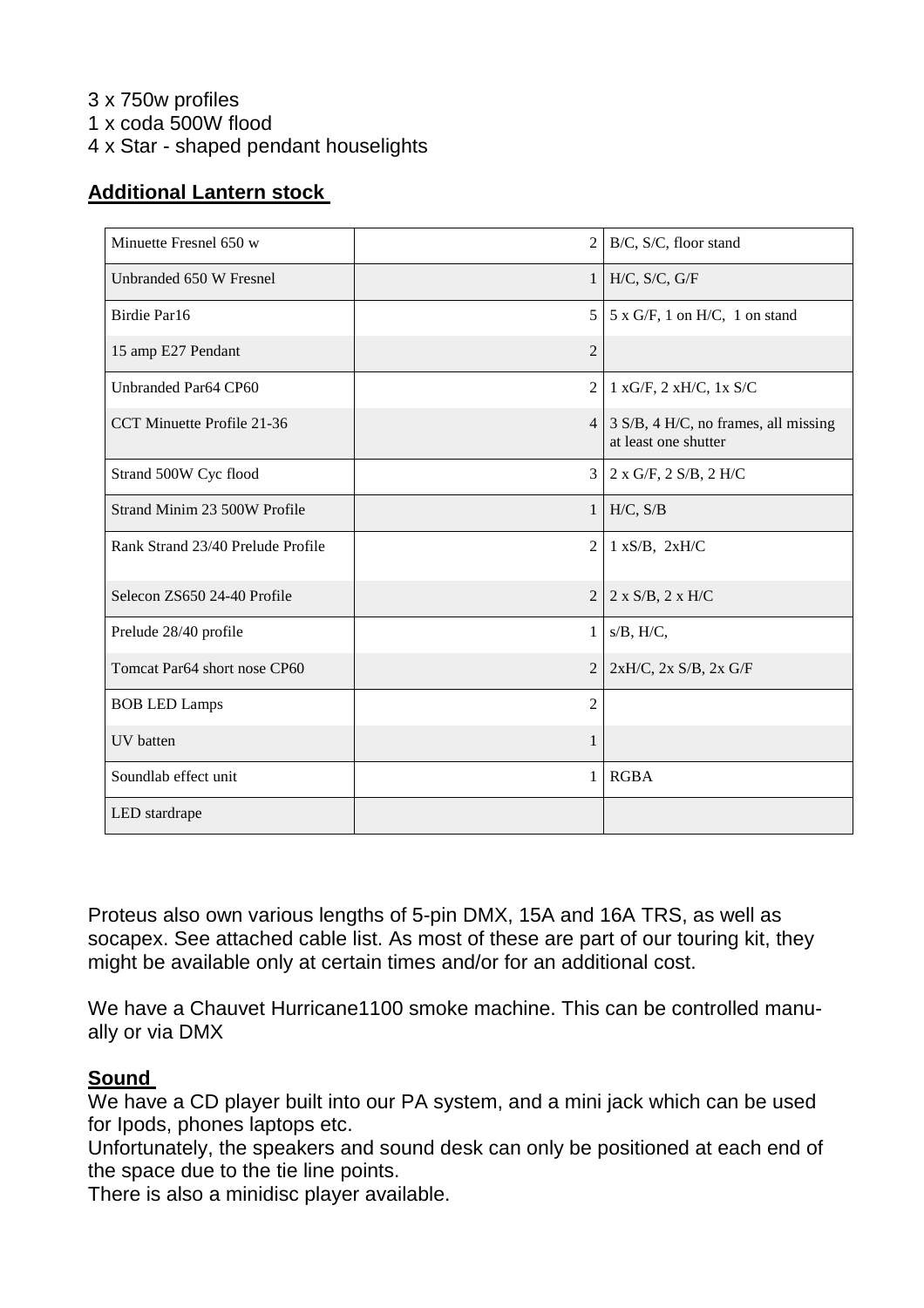## **Mics**

We have 2 SM58 mics which you are more than welcome to use during your time in the space.

## **Desk**

There is an Allen and Heath Mix Wizard 16-input mixing desk in the space.

## **Aerial**

The Addison Studio is now permanently rigged as an Aerial Centre. If you are an Aerial company, please come and view the space before we confirm your booking.

## **Projector and other AV equipment**

There is a projector and screen in the space with a VGA connection. Other equipment like a OH projector and a Yamaha AV station ( with 2 x passive Sony speakers) are available on request.

The retractable projector screen is set up US in the current standard staging configuration.

There are 2x JBL active speakers available on request.

## **Staging and seating**

We own some stage deck staging which we can use to create a raked seating bank, alternatively you can seat your audience on flat floor with an increased capacity. The stage deck can also be used to perform on if you wish.

See below photos of the studio: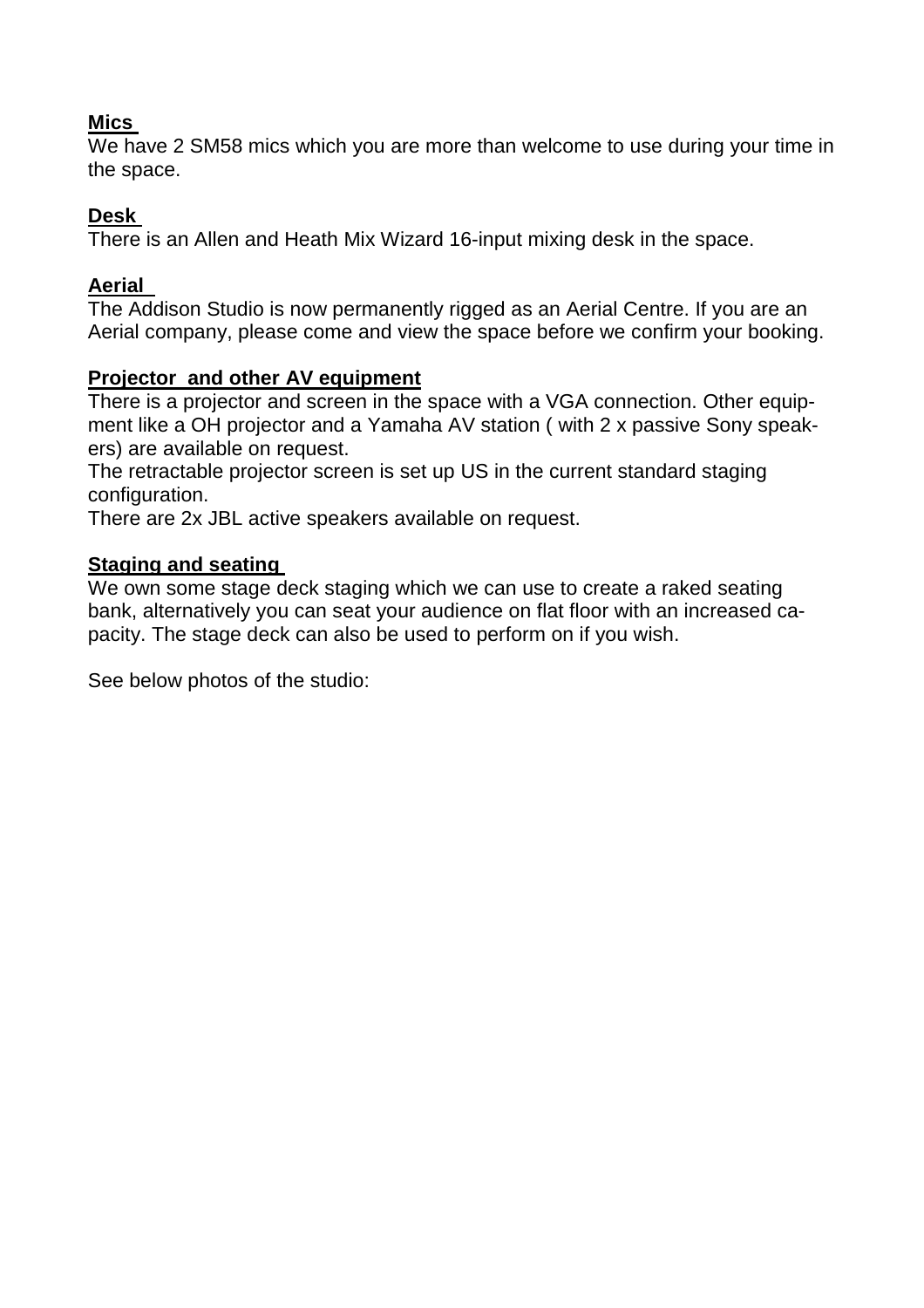Audience side and tech operation position: